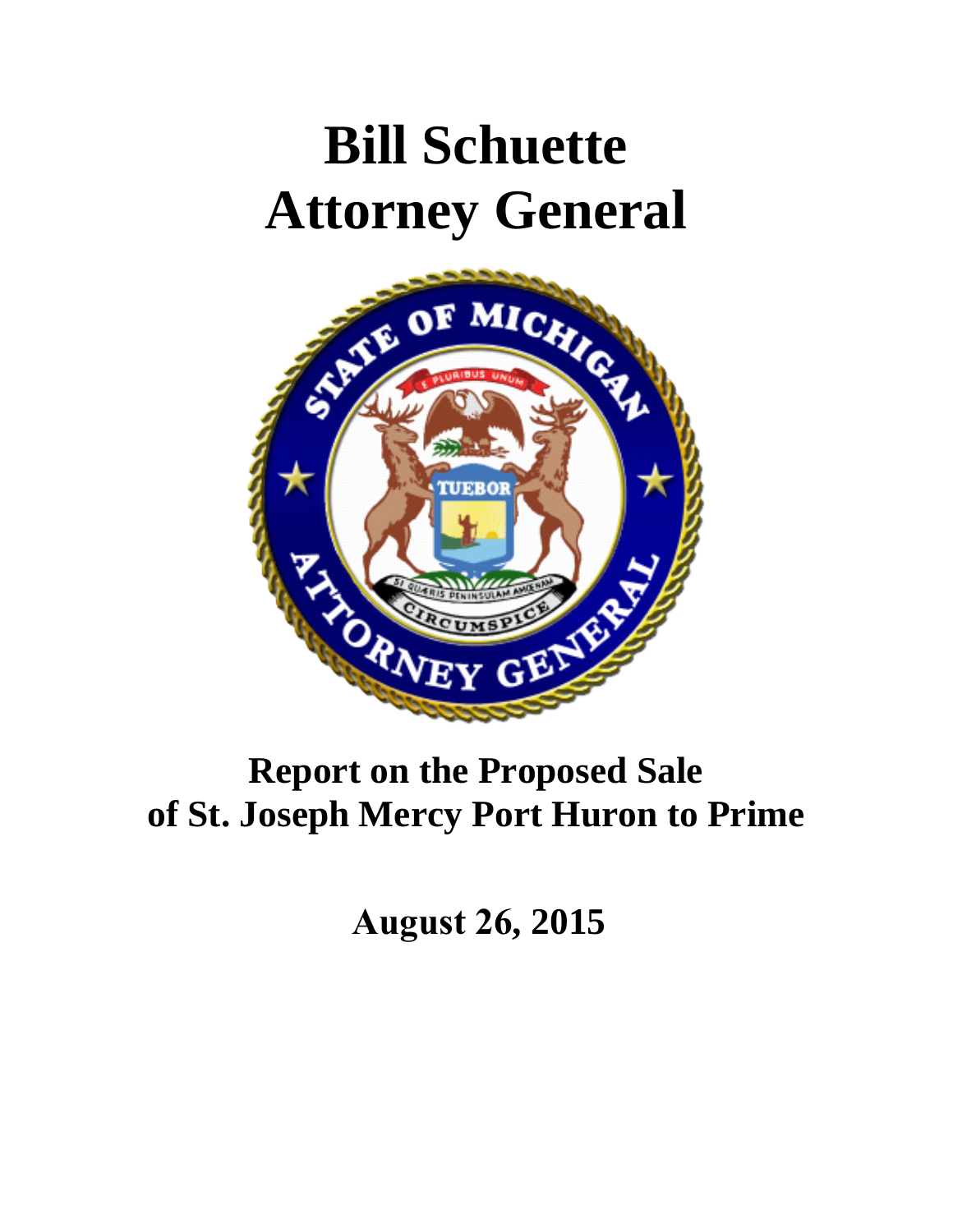

P.O. BOX 30212 LANSING, MICHIGAN 48909

**BILL SCHUETTE** ATTORNEY GENERAL

August 26, 2015

I have reviewed the proposed sale of St. Joseph Mercy Port Huron from Trinity Health-Michigan to Prime Healthcare Services – Port Huron, LLC, which is a subsidiary of Prime Healthcare Services, Inc. I approve the sale.

The Attorney General has a unique responsibility over charitable assets. Recognizing this, the parties conditioned the sale on my approval. As in past hospital transactions, I convened an internal review team to consider the reasons for the sale and its fairness, and to ensure the protection of charitable assets and interests. We examined documents and interviewed relevant persons. We accepted comments or concerns from the public and from government officials. I also required Prime to fund a valuation expert to work at my direction. I directed the expert to review the adequacy of the consideration, the fairness of the bidding process, and the fairness of any residual charitable proceeds.

My review is now complete. Trinity Health-Michigan's board of directors had sound reasons both for the sale and for choosing Prime, and they obtained fair value for the hospital's assets. Trinity Health-Michigan has been exploring a transaction for St. Joseph Mercy Port Huron for nearly 20 years. In recent years, economic distress, declining population, local competition, and changes from federal health care reform have increased the challenges and kept Trinity looking for a buyer.

The sale to Prime allows the hospital to continue operations, pay off its debts, protect the jobs of hospital employees, and obtain the necessary capital to improve its facilities and adapt to the changing healthcare landscape. Trinity Health-Michigan's Board of Directors has also obtained Prime's promise to keep the hospital open for the next five years, continue charity care—which includes continuing operational and financial support for the indigent care clinic known as the People's Clinic—and dedicate \$20 million in capital commitments.

To ensure that Prime adheres to its post-closing promises, I am requiring an independent firm—chosen by me—to monitor these promises for the next five years.

The attached report more fully explains the review process and my reasons for approving the sale.

Birl Schweth

Bill Schuette Attorney General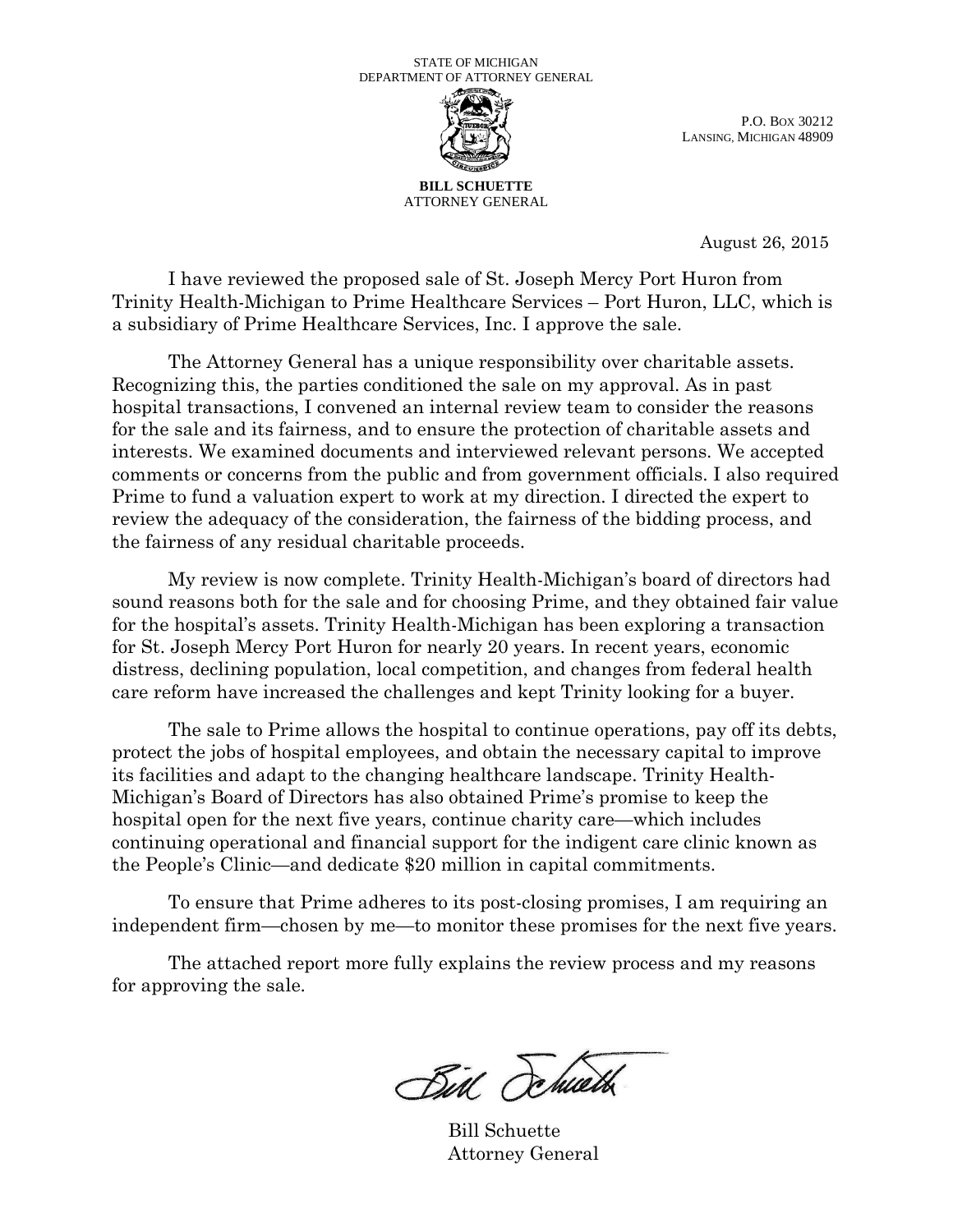### **I. Introduction**

l

Under Michigan law, the Attorney General represents the public in protecting charitable interests, which include the state's charitable, nonprofit hospitals. On November 19, 2014, Prime Healthcare Services agreed with Trinity Health-Michigan to purchase its hospital known as St. Joseph Mercy Port Huron. Recognizing the Attorney General's authority in this area, the parties requested the Attorney General's review and approval before closing.[1](#page-2-0) This report discusses the general terms of the sale and the review process; and it explains the findings that support the Attorney General's approval.

#### A. Transaction Overview

The terms of the sale are detailed in the Asset Purchase Agreement (APA).[2](#page-2-1) Significant terms include:

> 1. In exchange for substantially all hospital assets, Prime will pay \$17.5 million *plus* Net Working Capital (approximately \$1 million) *plus*  Accounts Receivable (approximately \$7.4 million) and will assume liabilities of roughly \$700k, for a total consideration of \$26.7 million; [3](#page-2-2) [APA  $\S$  2.6(a) as amended by  $\S$  7 of the 2<sup>nd</sup> Amendment to the APA]

<span id="page-2-0"></span><sup>1</sup> For the Attorney General's authority over charitable assets and interests, see Appendix A; see also APA, §§ 6.3, 7.1, 8.4, and 9.6, available at [www.mi.gov/stjosephmercy.](http://www.mi.gov/stjosephmercy)

<span id="page-2-1"></span><sup>&</sup>lt;sup>2</sup> The Attorney General has posted the Asset Purchase Agreement (including the  $1<sup>st</sup>$ ,  $2<sup>nd</sup>$ , and 3rd Amendments to the APA) and other important documents at [www.mi.gov/stjosephmercy.](http://www.mi.gov/stjosephmercy)

<span id="page-2-2"></span><sup>3</sup> See Exhibit 3, Plante Moran Report, p. 6. All exhibits are available at [www.mi.gov/stjosephmercy.](http://www.mi.gov/stjosephmercy) Trinity Health-Michigan will use the \$25.9 million in cash proceeds for St. Joseph Mercy Port Huron's debt of \$30.3 million, unfunded pension liability of \$7.3 million, and transaction costs of \$1.8 million. See Exhibit 3, p. 7.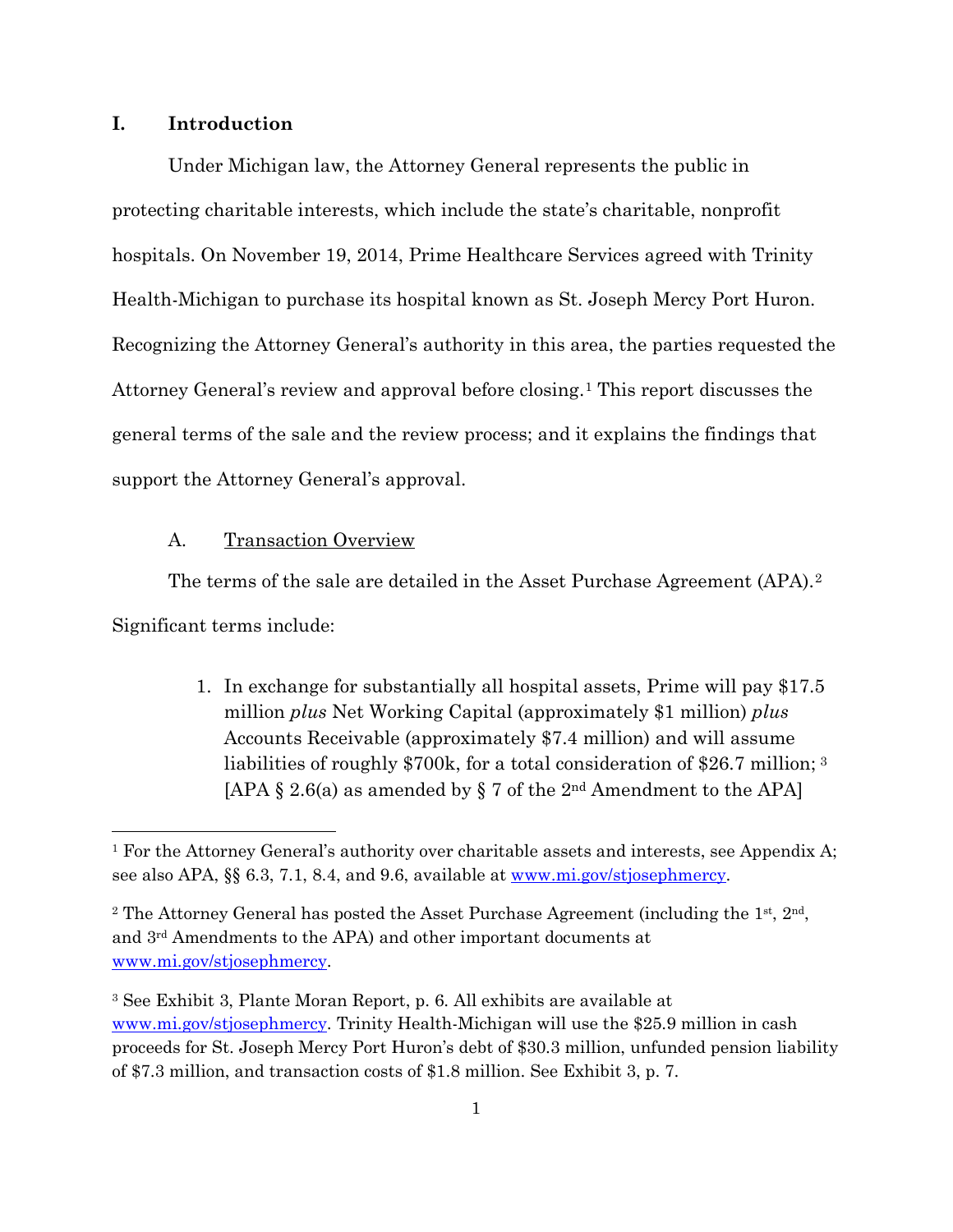- 2. Prime will spend \$20 million in capital improvements over three years; [APA § 12.3]
- 3. Prime will offer employment to current employees;[4](#page-3-0) [APA § 12.1]
- 4. Prime will maintain an advisory board for the operation of the hospital, comprised of physicians, community members, and hospital executives; and the Prime Foundation will maintain a local advisory board;[5](#page-3-1) [APA § 12.11]
- 5. Prime will maintain the hospital as an acute care hospital with an open and accessible emergency department for at least five years; [APA § 12.12]
- 6. Prime will adopt a charity care policy that is no less favorable than the hospital's current policy; [APA § 12.15]
- 7. Prime will annually contribute \$150,000 to the People's Clinic for Better Health plus any additional amount necessary consistent with the People's Clinic's historical operations;[6](#page-3-2) [APA § 12.15]
- 8. For five years following closing, Prime will not sell the hospital to a third-party.<sup>[7](#page-3-3)</sup> [APA  $\S$  12.17]

#### B. Review Process

 $\overline{\phantom{a}}$ 

Following the signing of the purchase agreement in November 2014, the

Attorney General assembled a team to review the proposed sale.[8](#page-3-4) The Attorney

<span id="page-3-0"></span> $4$  See §§ 18 and 19 of 1st Amendment to APA, amending APA § 12.1.

<span id="page-3-1"></span><sup>&</sup>lt;sup>5</sup> See § 20 of 1<sup>st</sup> Amendment to APA, amending § 12.11.

<span id="page-3-2"></span> $6$  See  $\S$  21 of 1<sup>st</sup> Amendment to APA, amending APA  $\S$  12.15.

<span id="page-3-3"></span><sup>7</sup> See § 22 of 1st Amendment to APA, adding § 12.17.

<span id="page-3-4"></span><sup>8</sup> The Attorney General's team included Chief Deputy Attorney General Carol Isaacs, Corporate Oversight Division Chief Joseph Potchen, Charitable Trust Attorney William R. Bloomfield, and Charitable Trust Auditor Joe Kylman.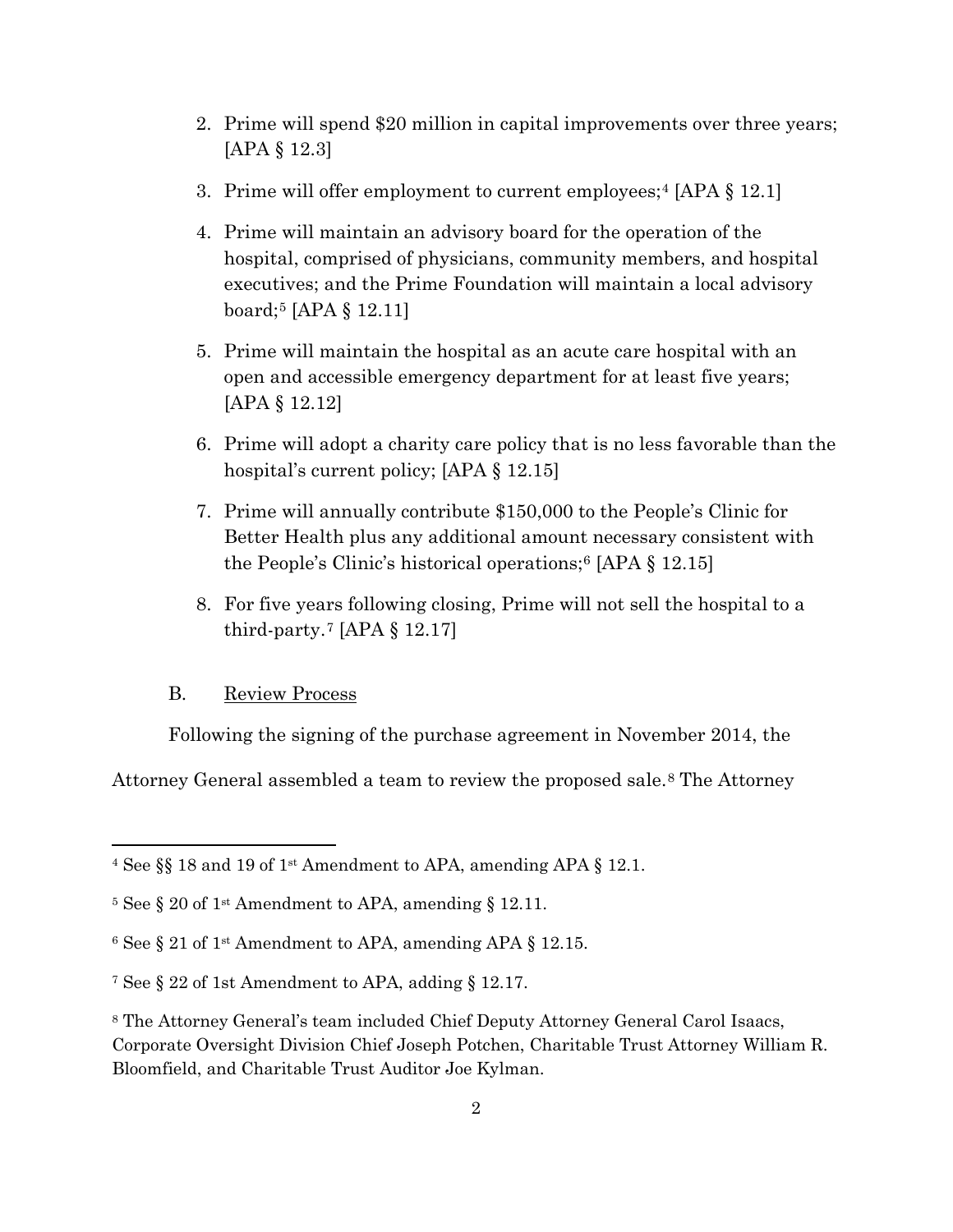General also required the buyer to pay for a valuation expert to work at the Attorney General's exclusive direction. The Attorney General chose Plante Moran to value the hospital's assets, to examine the sale process, and to consider the fairness of the consideration.[9](#page-4-0)

The Attorney General's team focused on the due diligence of Trinity Health-Michigan and its St. Joseph Mercy Health System, whose regional board was delegated the responsibility for the transaction. More specifically, the review team considered these questions:

- 1. Why is St. Joseph Mercy Port Huron being sold?
- 2. How did Trinity Health-Michigan search for a buyer?
- 3. Was the process fair?

 $\overline{\phantom{a}}$ 

- 4. Did Trinity Health-Michigan obtain fair market value for its charitable assets?
- 5. Will the hospital continue charitable care and core services?
- 6. What does the public think of the sale?
- 7. Will the sale generate proceeds to a local charitable foundation?
- 8. How will the Post-Closing Covenants be monitored?

Section II., immediately below, answers these questions.

<span id="page-4-0"></span><sup>9</sup> The Attorney General requested bids from multiple valuation experts and ultimately chose Plante Moran—a respected accounting and valuation firm based in Metro Detroit. To view the expert contract, see [www.mi.gov/stjosephmercy.](http://www.mi.gov/gch) For Plante Moran's valuation report and fairness opinion, see Exhibits 3 and 4.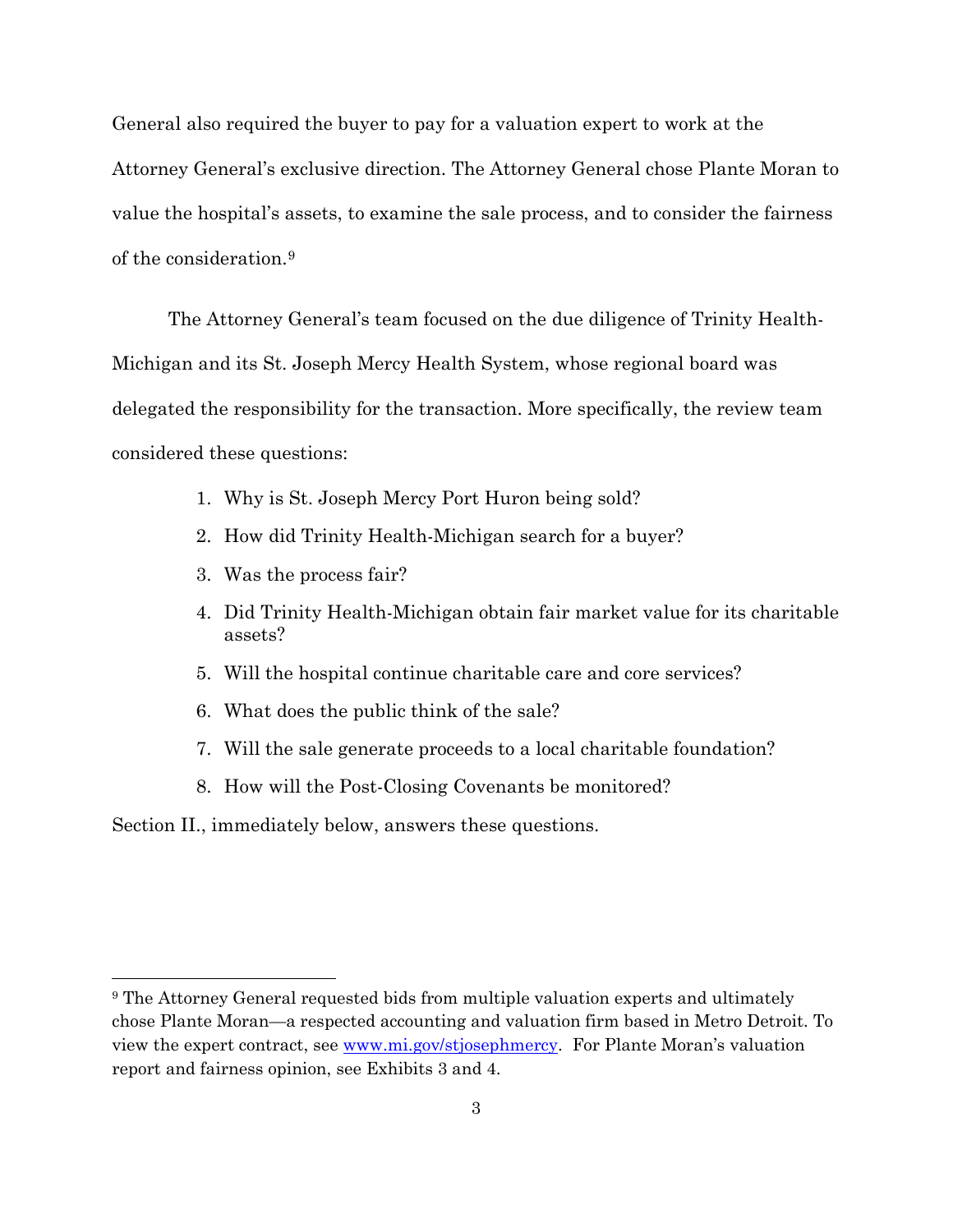### **II. Findings**

### A. Why is St. Joseph Mercy Port Huron being sold?

#### 1. *History and background*

St. Joseph Mercy Port Huron was founded in 1954 by the Religious Sisters of Mercy, a Catholic religious order of sisters from Alma, Michigan. For years, the hospitals run by the Sisters of Mercy were part of Mercy's own health system; this system eventually merged with other Catholic health systems into what is today Trinity Health, one of the two largest Catholic health systems in the country.

In Michigan, Trinity Health operates through its subsidiary Trinity Health-Michigan, which includes two regional health systems: Mercy Health in west Michigan, and St. Joseph Mercy Health System in southeast Michigan. St. Joseph Mercy Port Huron is part of the St. Joseph Mercy Health System, which covers six counties in southeastern Michigan and extends from Howell and Chelsea on the west side of Detroit to Port Huron on the east.

St. Joseph Mercy Port Huron currently has 164 licensed beds, 119 of which are operational. Its main competitor is Port Huron Hospital, located two miles to the north; in 2014, Port Huron Hospital merged with McLaren Health System and is now known as McLaren Port Huron. Another competitor is St. John River District Hospital, located 13 miles south; it is part of Ascension Health's St. John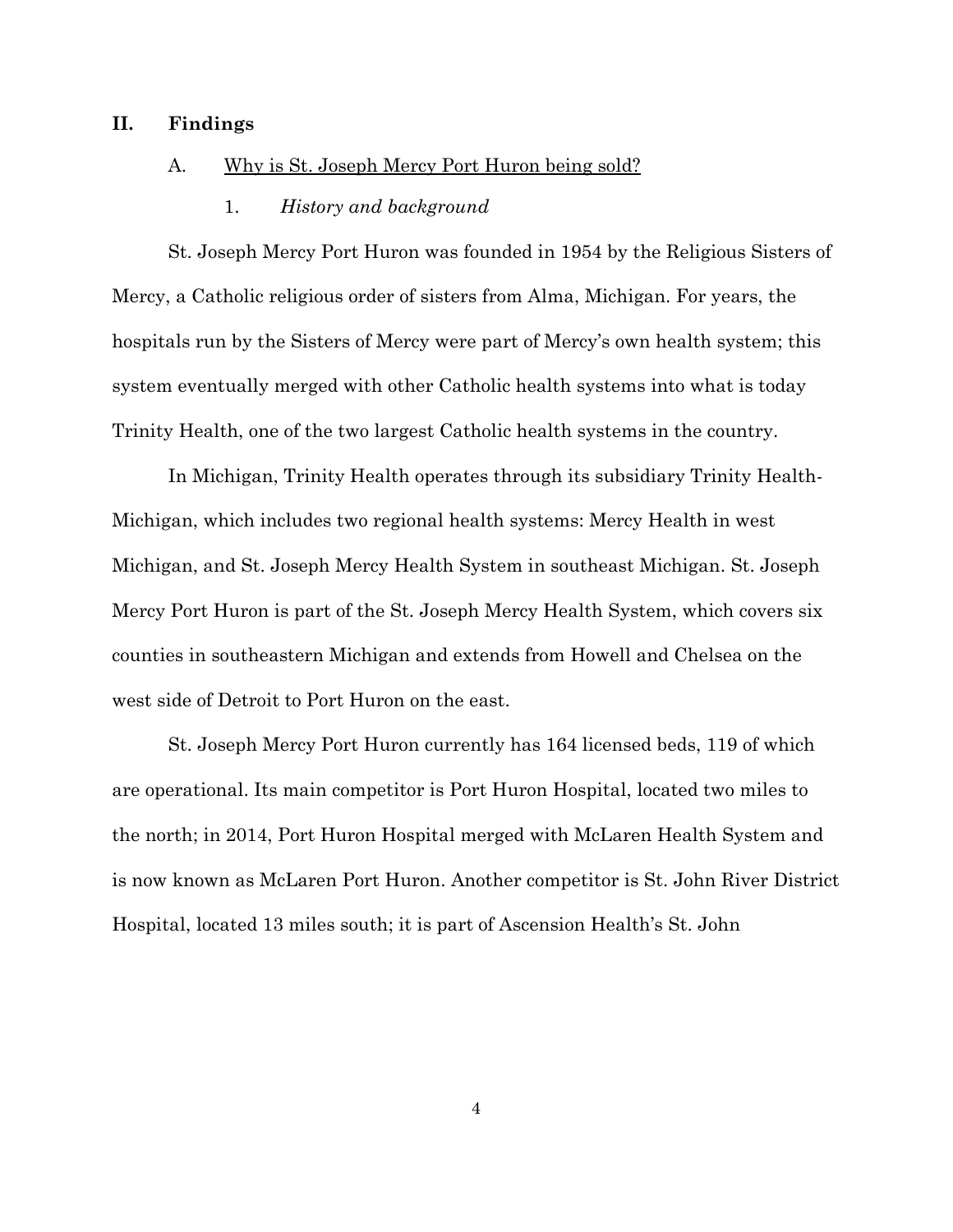Providence Health System. As of 2014, McLaren Port Huron held a 39% market share; St. John's River District, 6%; and St. Joseph Mercy Port Huron, 13%.[10](#page-6-0)

#### 2. *Reasons for sale*

Trinity Health-Michigan has informed the Attorney General that it has been considering a possible sale of its Port Huron hospital for nearly twenty years[.11](#page-6-1) St. Joseph Mercy Port Huron is a geographic outlier for the St. Joseph Mercy Health System, and even more so since Trinity sold its interest in St. Joseph Mercy Macomb to Henry Ford Health System in 2007. In recent years, economic distress, declining population, local competition, and changes from federal health care reform have further increased the challenges and kept Trinity looking for a buyer. So when Trinity learned that Prime might be interested in acquiring St. Joseph Mercy Port Huron, Trinity was open to negotiating a sale.

### B. How did Trinity Health-Michigan search for a buyer?

Following its April 2014 portfolio review of its hospitals, Trinity Health-Michigan considered all of its options for St. Joseph Mercy Port Huron, including sale, merger, repurposing of facility, and limiting service lines. Against this backdrop, and having already failed in several previous attempts to sell the hospital, Trinity and Prime contacted one another and began discussing a possible sale. (At this time, Prime was already in the process of acquiring its first Michigan

l

<span id="page-6-0"></span><sup>&</sup>lt;sup>10</sup> See Transaction Narrative, pp. 6-7. Available at [www.mi.gov/stjosephmercy.](http://www.mi.gov/stjosephmercy)

<span id="page-6-1"></span><sup>11</sup> See Transaction Narrative, pp. 6-7.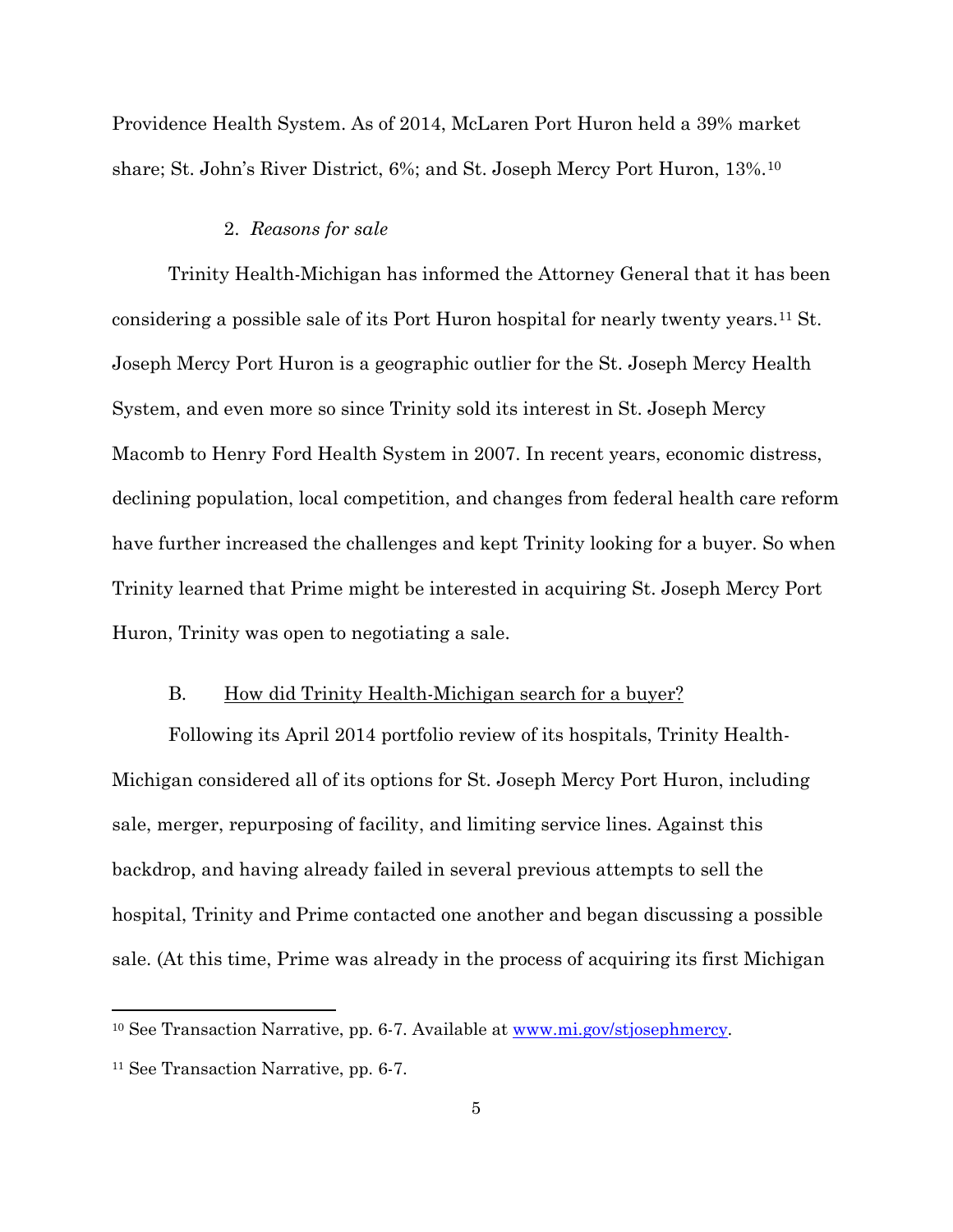hospital, Garden City Hospital—a transaction which was completed in July 2014.) Due diligence followed, and Trinity soon viewed a sale to Prime as in the best interests of their health system and the patients, employees, and communities served by St. Joseph Mercy Port Huron.[12](#page-7-0)

### C. Was the process fair?

In past transactions reviewed by the Attorney General, sellers have typically engaged in a competitive bidding process in search of an appropriate buyer. In the present transaction, Trinity Health-Michigan did not engage in such a process. Instead, Trinity had long been interested in selling St. Joseph Mercy Port Huron, it found an interested buyer in Prime, and it succeeded in negotiating terms that it deemed were acceptable.

Although there was no competitive bidding process, the Attorney General has reviewed the particular circumstances of this transaction and concludes that the sale process was fair. Trinity Health and its Michigan subsidiary Trinity Health-Michigan are large and sophisticated health systems; accordingly, they negotiated the present transaction with significant bargaining power. And considering that Trinity Health-Michigan had contemplated various affiliation and sale opportunities over the years and had been unable to achieve a transaction, it was not unreasonable for Trinity Health-Michigan—once it learned that Prime was interested—to negotiate a transaction directly with Prime.

 $\overline{\phantom{a}}$ 

<span id="page-7-0"></span><sup>12</sup> See Transaction Narrative, p. 9.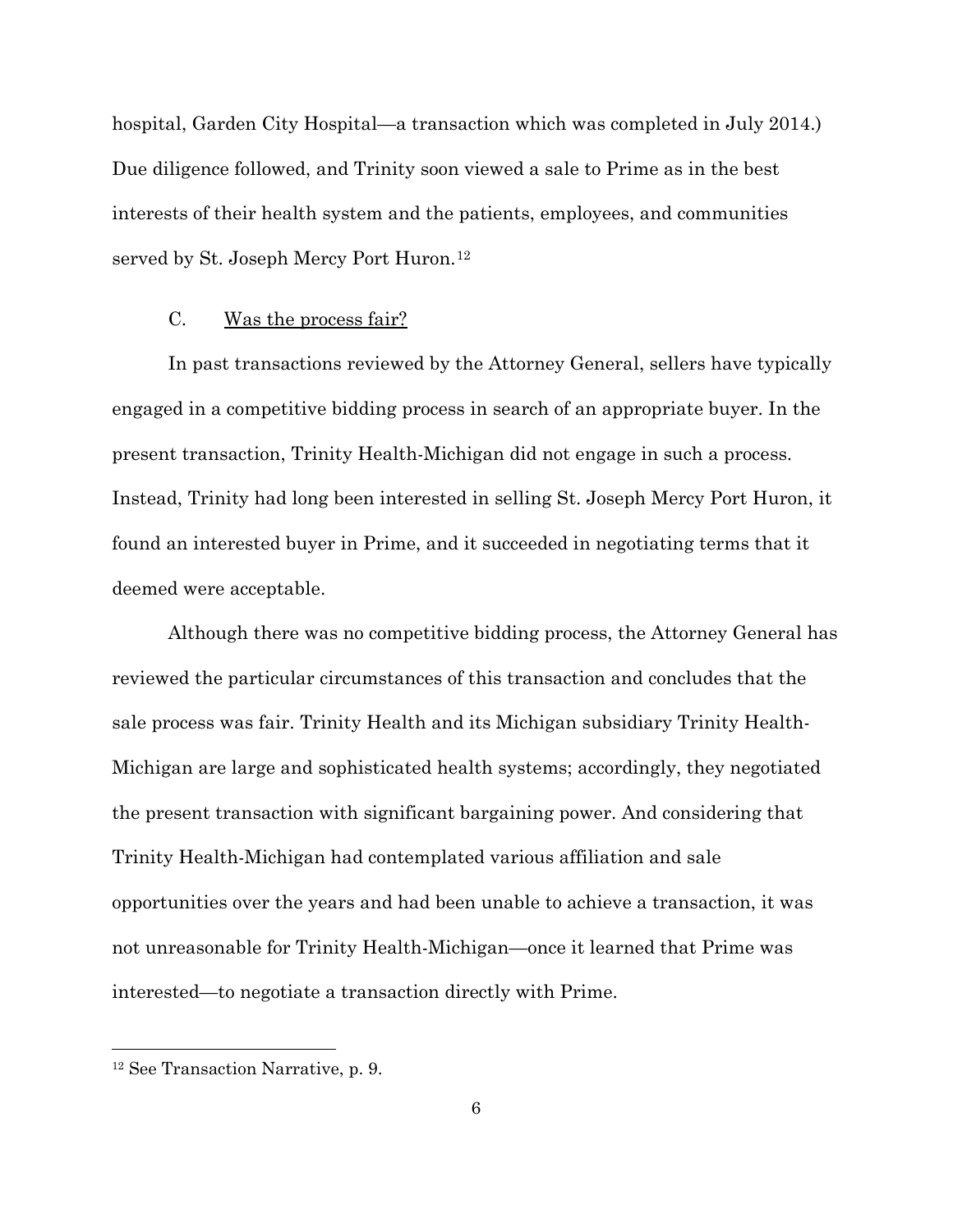To test the fairness of Trinity-Health Michigan's process, the Attorney General:

- interviewed hospital and health system board members and executives;<sup>[13](#page-8-0)</sup>
- requested and examined documents;<sup>[14](#page-8-1)</sup> and
- hired valuation expert Plante Moran—funded by the buyer and *not* the taxpayer—to review the process and evaluate the consideration received.

The Attorney General's review confirms that the process was fair.

D. Did Trinity-Health Michigan obtain fair market value for its charitable assets?

The Attorney General retained valuation expert Plante Moran to verify that Trinity Health-Michigan received fair consideration for its charitable assets. Based on Plante Moran's report and the Department's consultation with Plante Moran, the Attorney General concludes that Trinity Health-Michigan received fair consideration.[15](#page-8-2)

Plante Moran used three conventional valuation methods to value St. Joseph Mercy Port Huron: (1) capitalized cash flow, (2) comparable public companies, and (3) comparable transactions. The capitalized cash flow method revealed a range of fair market value between \$365,000 and \$1,644,000; the comparable public companies method produced a range between \$13.6 million and \$17 million; and the

 $\overline{\phantom{a}}$ 

<span id="page-8-0"></span><sup>13</sup> For a list of those interviewed, see Appendix B.

<span id="page-8-1"></span><sup>14</sup> For a list of documents reviewed, see Appendix C.

<span id="page-8-2"></span><sup>&</sup>lt;sup>15</sup> Plante Moran's fairness opinion report and letter are available as Exhibits 3 and 4 at [www.mi.gov/stjosephmercy.](http://www.mi.gov/stjosephmercy)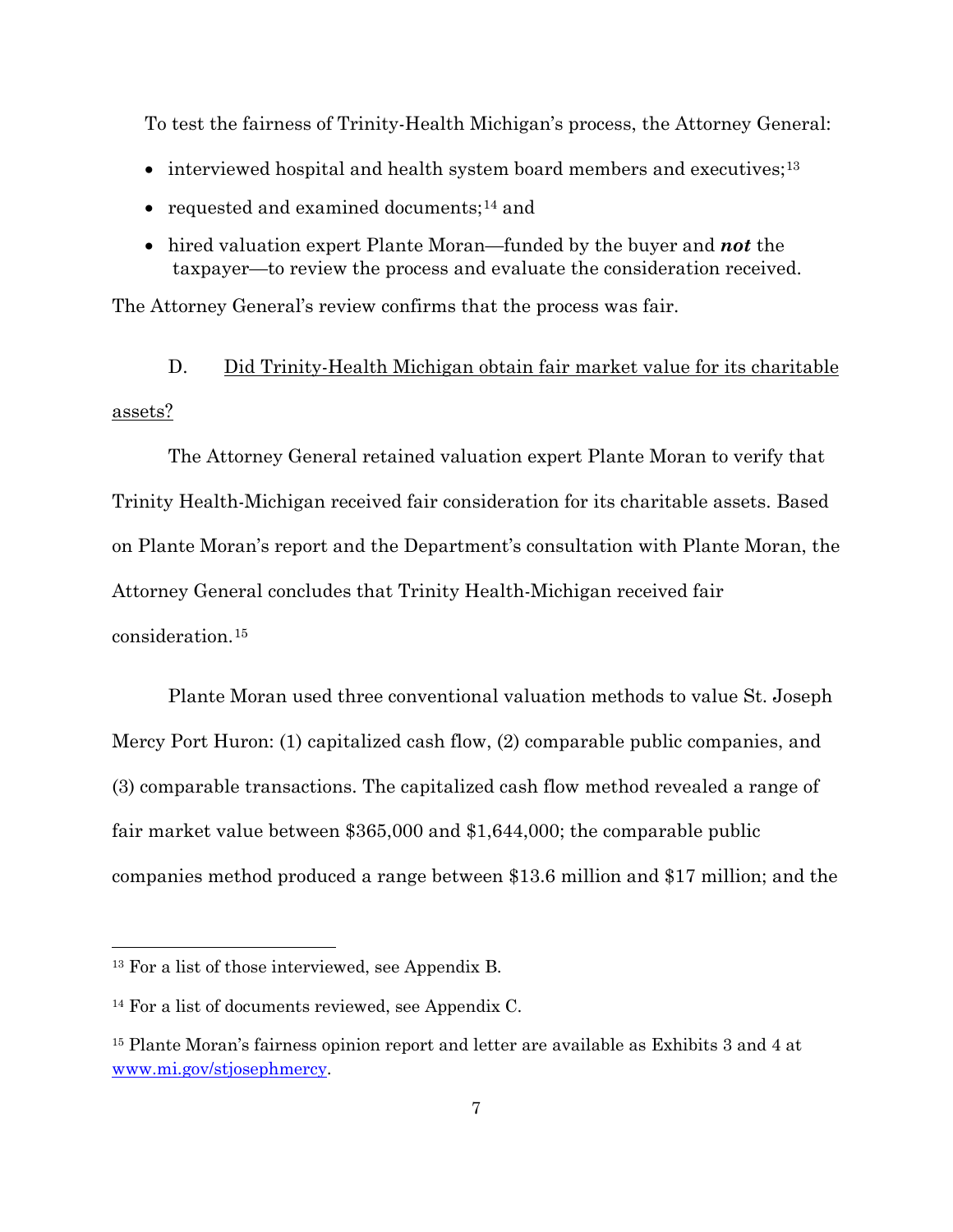comparable transaction method a range between \$10.3 million and \$13.6 million.[16](#page-9-0) Because Prime's consideration of \$26.7 million exceeded all of these ranges, Plante Moran concluded that the consideration to be received was fair, i.e., not less than the fair market value of the assets being sold.

### E. Will the hospital continue charitable care and core services?

Yes. The purchase agreement requires Prime to maintain the hospital's charitable care policy and to maintain the hospital as an acute care hospital with an open and accessible emergency department for at least five years following closing.[17](#page-9-1) These are important services to the public.

### F. What does the public think of the sale?

The Attorney General hosted a public forum on April 16, 2015 in Port Huron to allow the public to comment on the sale.[18](#page-9-2) Approximately 150 persons attended and forty-one commented. Comments were overwhelmingly positive; none opposed the sale; some expressed cautious support for the sale; and one commenter—a representative of health insurer Priority Health—expressed concern regarding the sale's impact on commercial insurance contracts.

Several commenters expressed gratitude for St. Joseph Mercy's Catholic identity and their hope that those values would be allowed to continue under the

l

<span id="page-9-0"></span><sup>16</sup> See Exhibit 3, Valuation Report, p. 10.

<span id="page-9-1"></span><sup>17</sup> See APA §§ 12.12 and 12.15, available at [www.mi.gov/stjosephmercy.](http://www.mi.gov/gch)

<span id="page-9-2"></span> $18$  For a full transcript of the public forum, see [www.mi.gov/stjosephmercy.](http://www.mi.gov/gch)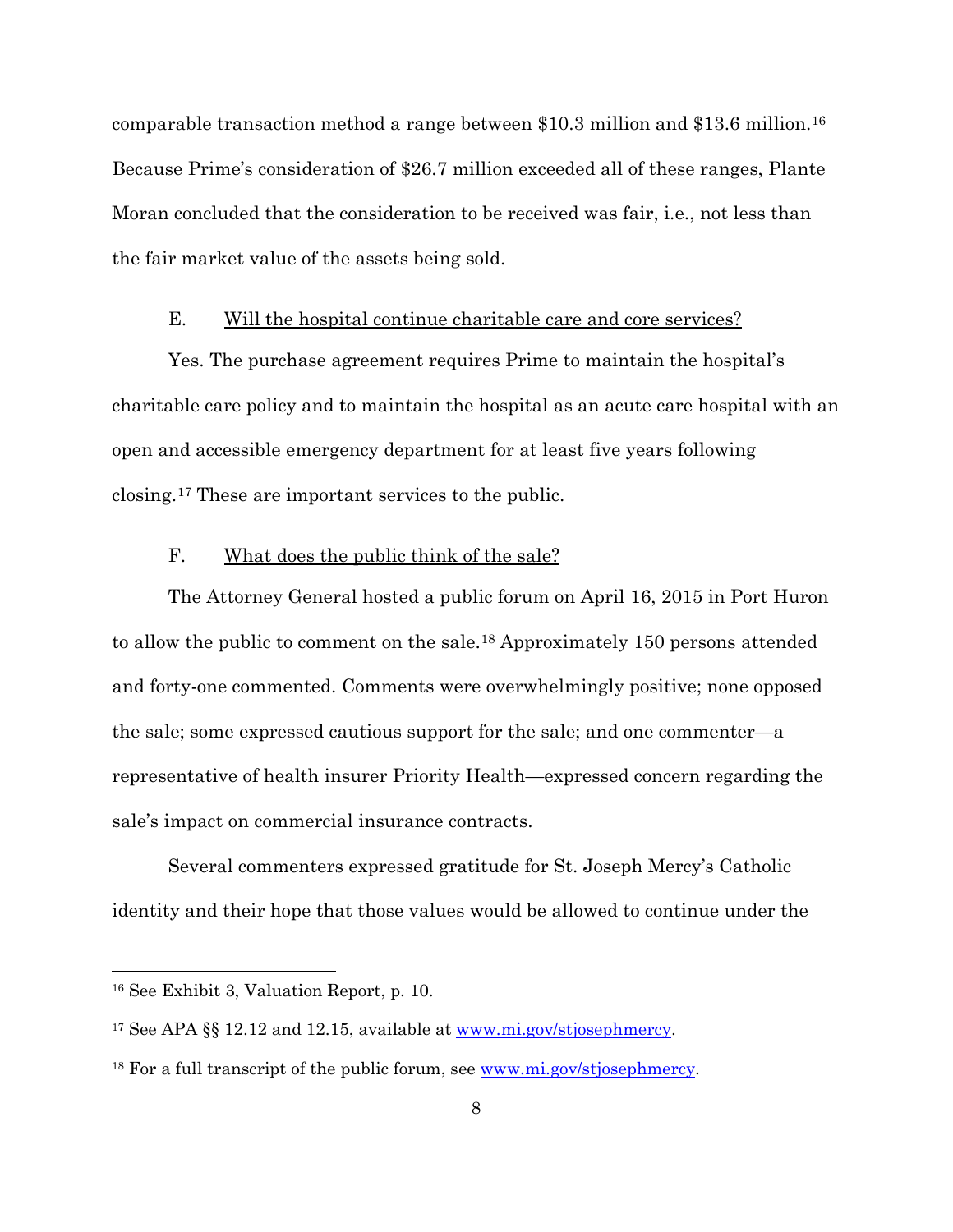new owner. Several other commenters expressed their interest in preserving the People's Clinic for Better Health (an indigent care clinic) and the need to preserve the local hospital Foundation's assets for the intended purposes of their donors; several of these commenters also expressed their support of the transaction based on their understanding that the Prime Foundation intends to continue financial and operational support for the People's Clinic—support previously provided by Trinity Health-Michigan; a representative of the Community Foundation of St. Clair County expressed the Community Foundation's cautious support of the transaction—provided that existing hospital foundation assets are preserved, that Prime supports the People's Clinic, and that local governance of the hospital foundation is maintained.

The Attorney General recognizes the importance of the People's Clinic to the people of Port Huron and of St. Clair County, and also of the importance of the existing local hospital foundation. To ensure that these community resources are preserved, the Attorney General has closely reviewed Prime's covenants regarding these matters and is requiring a Monitoring Agreement and Protection of Charitable Assets Agreement to ensure that these covenants are met. For further discussion, see Sections G. and H., below.

9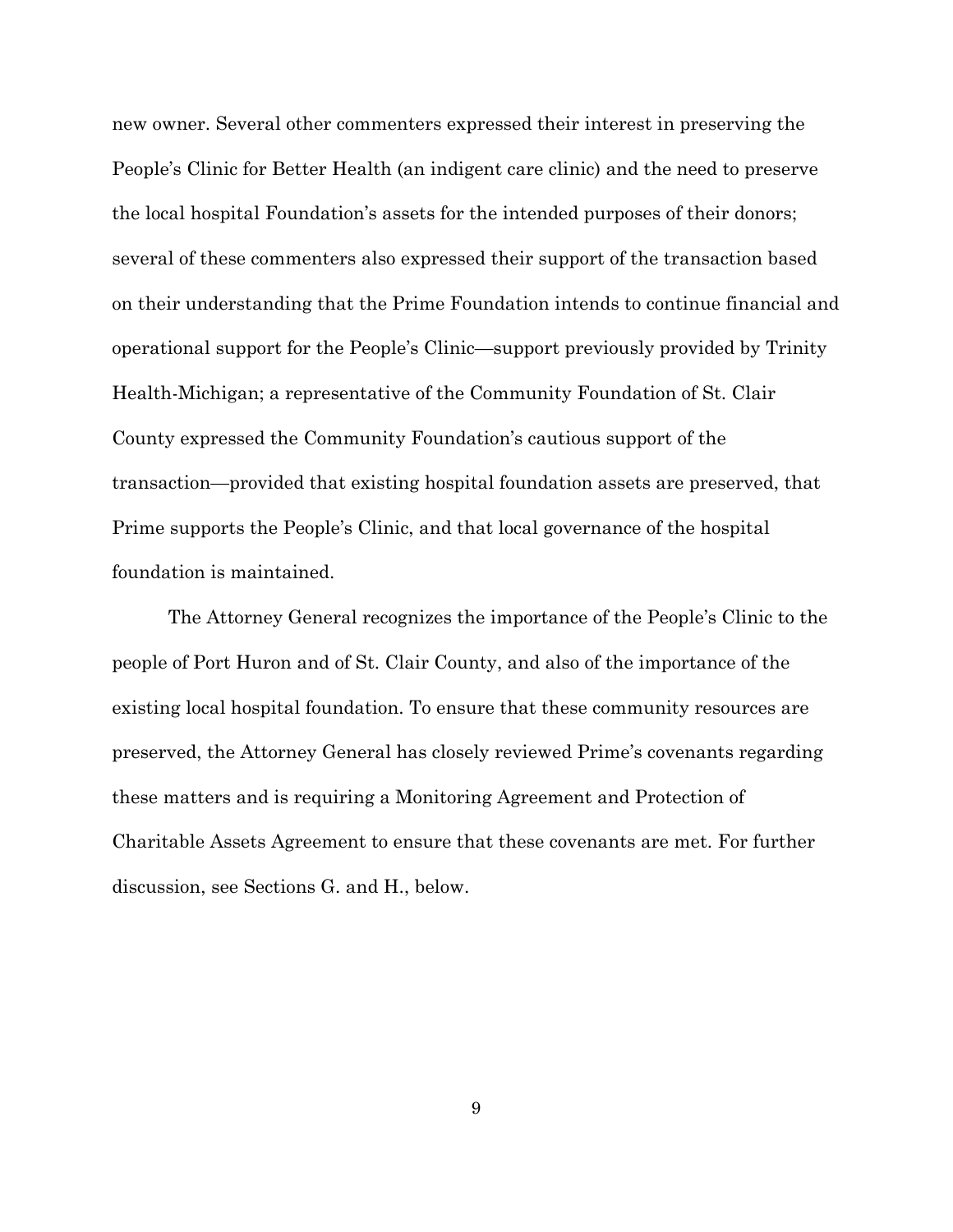The Attorney General's review team also accepted public comment by mail or email and received six comments by the April 30, 2015 cutoff date.[19](#page-11-0) The review team appreciates all comments and considered them in the course of its review.

### G. Will the sale generate proceeds to a local charitable foundation?

Because the \$39.4 million in liabilities associated with St. Joseph Mercy Port Huron exceed the \$25.9 million in cash proceeds, there will be no net proceeds resulting from this sale.[20](#page-11-1) The Attorney General's valuation expert Plante Moran reviewed these figures and concluded that the consideration received by Trinity was fair and that, consequently, the result of no proceeds to a local charitable foundation was also fair.<sup>[21](#page-11-2)</sup> The Attorney General agrees with this conclusion.

Under the terms of the sale, Prime has agreed to continue operating and supporting the People's Clinic, including financial support of at least \$150,000 per year;<sup>[22](#page-11-3)</sup> and the Prime Foundation—a  $501(c)(3)$  charitable nonprofit corporation will receive the existing \$900,000 in assets of the local hospital foundation, many

l

<span id="page-11-0"></span><sup>&</sup>lt;sup>19</sup> Two of the comments were regarding the status of the Catholic Chapel under the new owner, Prime. Trinity's response is available at [www.mi.gov/stjosephmercy](http://www.mi.gov/stjosephmercy) under the bullet "Trinity Response regarding Catholic Chapel."

<span id="page-11-1"></span><sup>20</sup> See Exhibit 3, Plante Moran Report, pp. 6-7.

<span id="page-11-2"></span><sup>21</sup> See Exhibit 3, Plante Moran Report, p. 28.

<span id="page-11-3"></span><sup>&</sup>lt;sup>22</sup> APA § 12.15, as amended by 1st Amendment to APA, § 21. Prime's promise of \$150,000 in annual support to the People's Clinic is meant to replace the support previously provided by Trinity: in Fiscal Year 2013, Trinity contributed \$125k; in Fiscal Year 2014, Trinity contributed \$146k.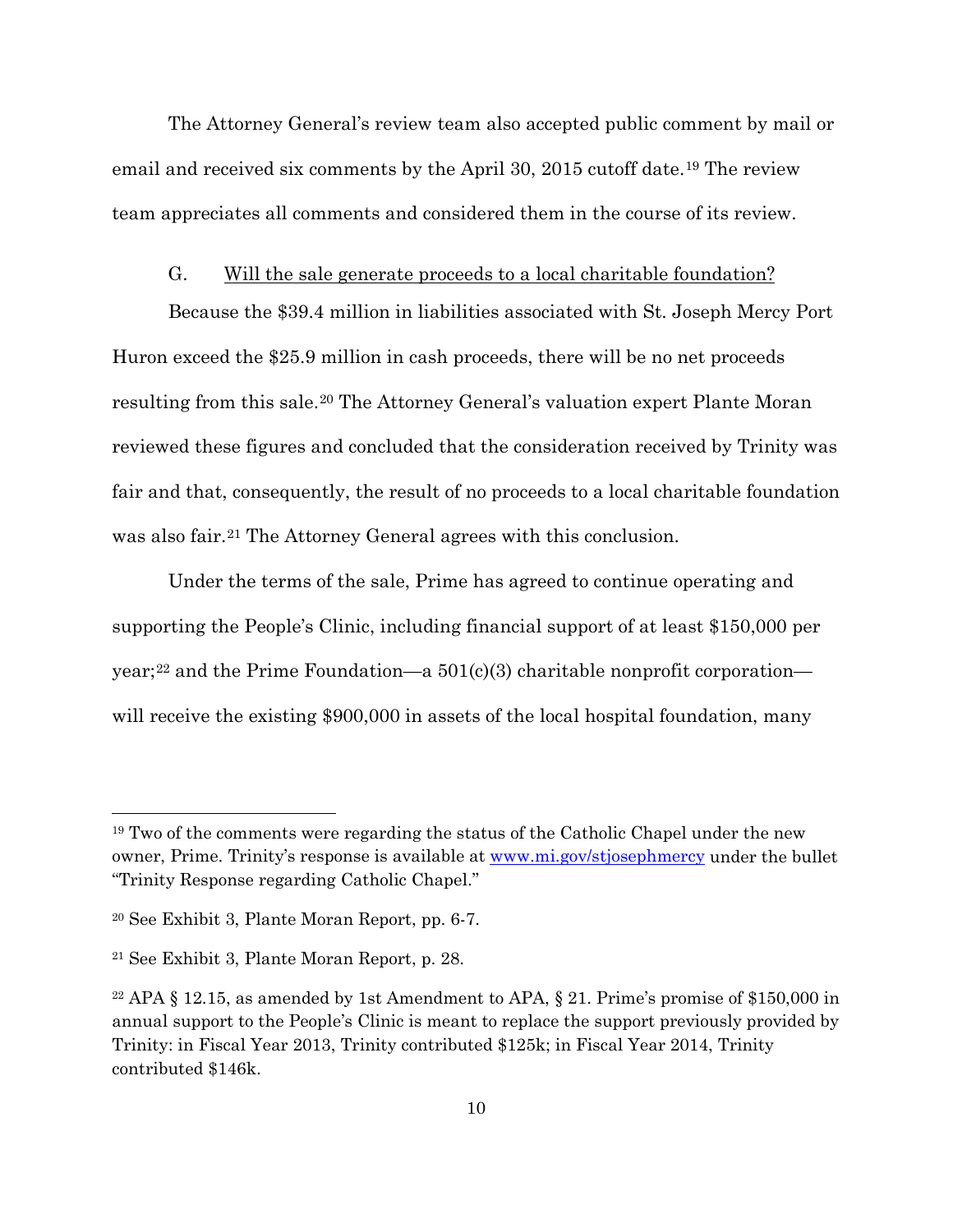funds of which exist to support the People's Clinic.<sup>[23](#page-12-0)</sup> Because nearly all of these funds are restricted to particular uses specified by their donors, the Prime Foundation is bound to adhere to these restrictions. Additionally, the Attorney General has required the Prime Foundation to agree to a Protection of Charitable Assets Agreement.<sup>[24](#page-12-1)</sup> Under the Agreement, the Prime Foundation will create a separate Port Huron division with a local board, which will be responsible for governing the existing foundation assets and for operating the People's Clinic. The Agreement also requires the Prime Foundation to adhere to donor restrictions and to cooperate with donors and the Attorney General to modify any restrictions that can no longer be achieved.

#### H. How will the post-closing covenants be monitored?

In past hospital transactions, the Attorney General has required monitoring and enforcement of the buyer's post-closing covenants. The same is true here. As detailed in the Monitoring, Compliance, and Enforcement Agreement,[25](#page-12-2) the Attorney General is requiring Prime to report annually to the Attorney General regarding the status of its post-closing covenants. Moreover, the Monitoring Agreement requires Prime to fund an independent monitor—chosen by the Attorney General—to review Prime's report and verify its compliance with its post-closing covenants. The Monitoring Agreement also includes several mechanisms to l

<span id="page-12-0"></span><sup>23</sup> See Exhibit 2, Protection of Charitable Assets Agreement, Schedule 1.

<span id="page-12-1"></span><sup>24</sup> See Exhibit 2, Protection of Charitable Assets Agreement.

<span id="page-12-2"></span><sup>25</sup> See Exhibit 1, Monitoring Agreement.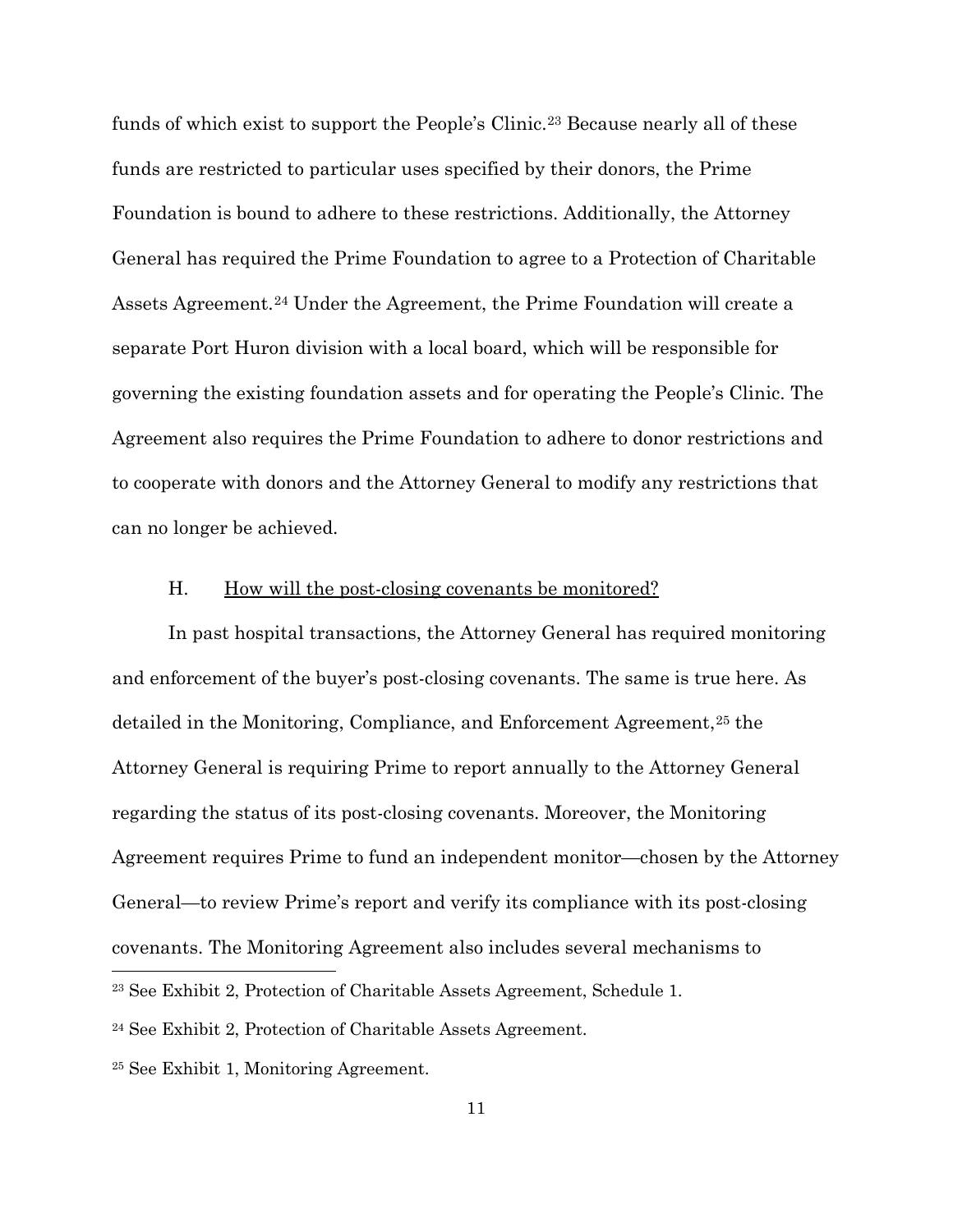encourage Prime's compliance and to fund an enforcement action by the Attorney General if necessary. This monitoring will continue for five years.

### **III. Conclusion**

The Attorney General and his expert, Plante Moran, have thoroughly reviewed the proposed sale of St. Joseph Mercy Port Huron from Trinity Health-Michigan to Prime. Trinity is receiving fair market value in exchange for the hospital. The sale provides several benefits to the local community: it allows the hospital to remain open, thereby preserving local medical care and employment for current hospital employees; it provides the hospital with \$20 million in needed capital improvements; and it allows for the continued operation of the indigent care clinic known as the People's Clinic, which Prime has agreed to fund. An independent monitor selected by the Attorney General will monitor Prime's covenants for the next five years. Because the sale properly protects the public interest, the Attorney General consents to the proposed sale.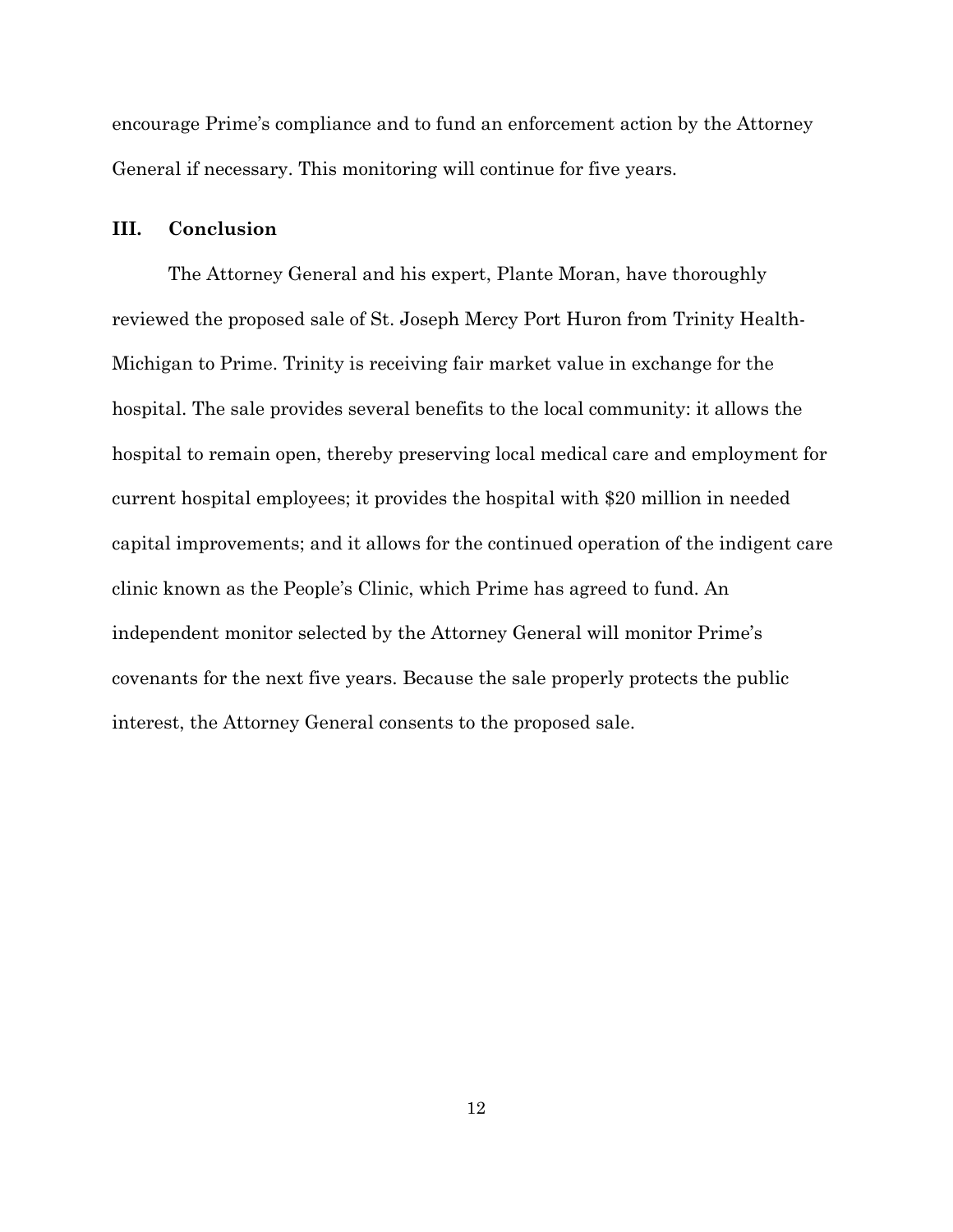## **IV. Appendix**

- A. The Attorney General's Authority
- B. Individuals Interviewed
- C. Documents Reviewed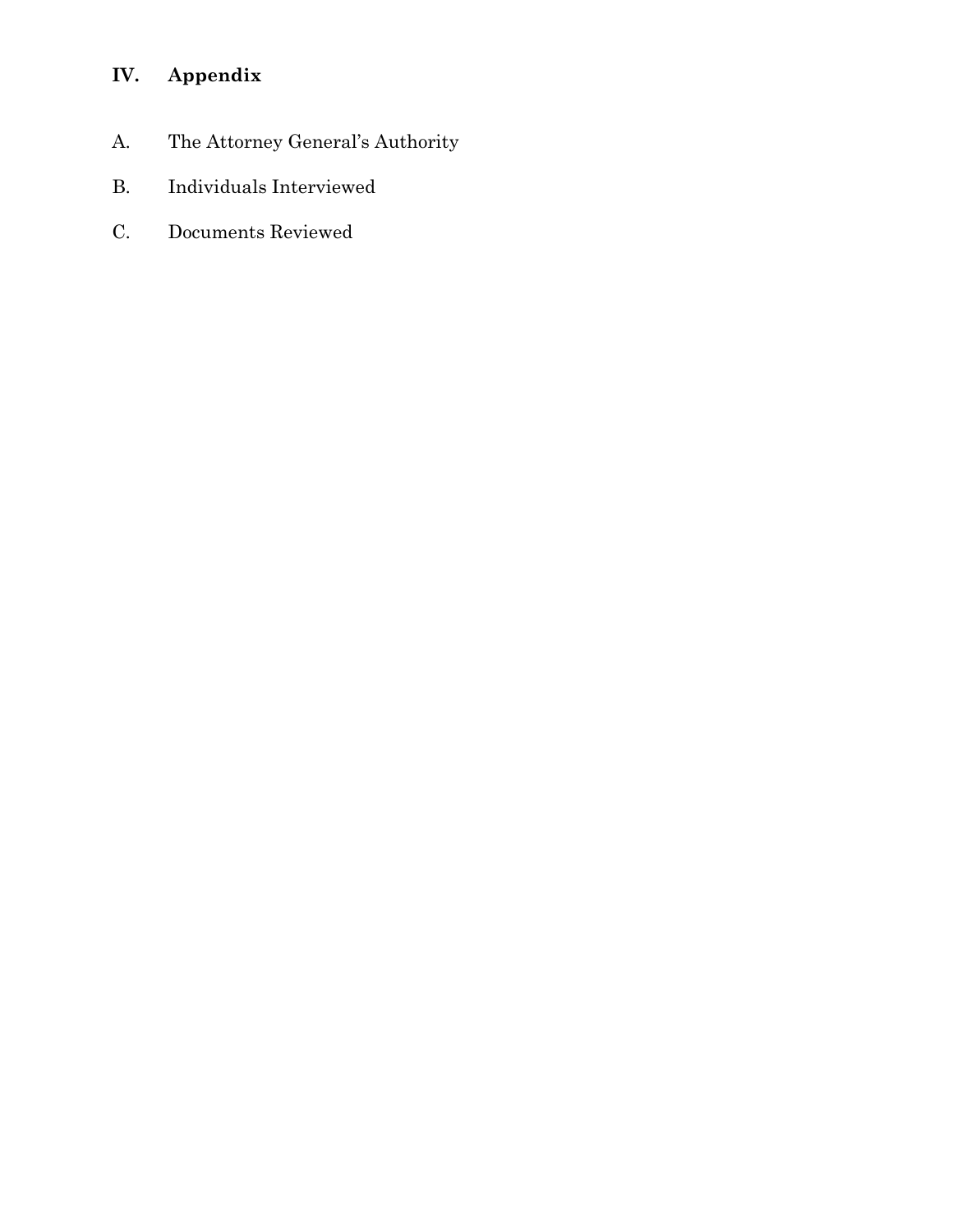### **Appendix A**

# **The Attorney General's Authority**

### Supervision of Trustees for Charitable Purposes Act

The Supervision of Trustees for Charitable Purposes Act<sup>[1](#page-15-0)</sup> empowers the Attorney General to protect charitable interests on behalf of the public.

### Charitable Gifts Act

The Charitable Gifts Act<sup>[2](#page-15-1)</sup> authorizes the Attorney General to enforce charitable trusts on behalf of the public and all indefinite and uncertain beneficiaries of charitable gifts. Also, the law liberally protects the intentions of charitable donors.

### Revised Judicature Act

The Revised Judicature Act gives the circuit court power over corporate fiduciaries, including the power to remove corporate fiduciaries for abuses of trust.[3](#page-15-2) The Attorney General may prosecute actions on behalf of the people.

### Nonprofit Corporations Act

The Nonprofit Corporations Act allows the Attorney General to seek dissolution of a nonprofit organization that willfully exceeds its authority or otherwise acts fraudulently or unlawfully.[4](#page-15-3) The law also prevents charitable assets from being used for noncharitable purposes.[5](#page-15-4)

### Dissolution of Charitable Purpose Corporations Act

The Dissolution Act requires charitable purpose corporations to notify the Attorney General before merging, converting, or dissolving.[6](#page-15-5)

### Common Law

The common law also recognizes the Attorney General's authority to protect charitable assets.[7](#page-15-6) This authority is liberally construed.[8](#page-15-7) The Attorney General's authority under common law also is derived from the *parens patriae* doctrine.[9](#page-15-8)

<span id="page-15-8"></span><span id="page-15-7"></span><sup>8</sup> *Michigan State Chiropractic Ass'n v Kelley*, 79 Mich App 789, 791 (1977) (citations omitted); see *also Attorney General v Michigan Public Service Commission*, 243 Mich App 487, 497 (2000), and *State of Mich ex rel Kelley v C.R. Equipment Sales, Inc,* 898 F Supp 509 (WD Mich, 1995); *Humphrey v Kleinhardt,* 157 FRD 404 (WD Mich, 1994). <sup>9</sup> *Kelley v Carr*, 442 F Supp 346, 356 (WD Mich, 1977), *aff'd in part, rev'd in part*, 691 F2d 800 (CA 6, 1980).

<span id="page-15-0"></span> <sup>1</sup> MCL 14.251 *et seq*.

<span id="page-15-1"></span><sup>2</sup> MCL 554.351 *et seq.*

<span id="page-15-2"></span><sup>3</sup> MCL 600.3605.

<span id="page-15-3"></span><sup>4</sup> MCL 450.2821.

<span id="page-15-4"></span><sup>5</sup> MCL 450.2301.

<span id="page-15-5"></span><sup>6</sup> MCL 450.251 *et seq.*

<span id="page-15-6"></span><sup>7</sup> *See e.g.*, Restatement of Trusts (Third), § 94.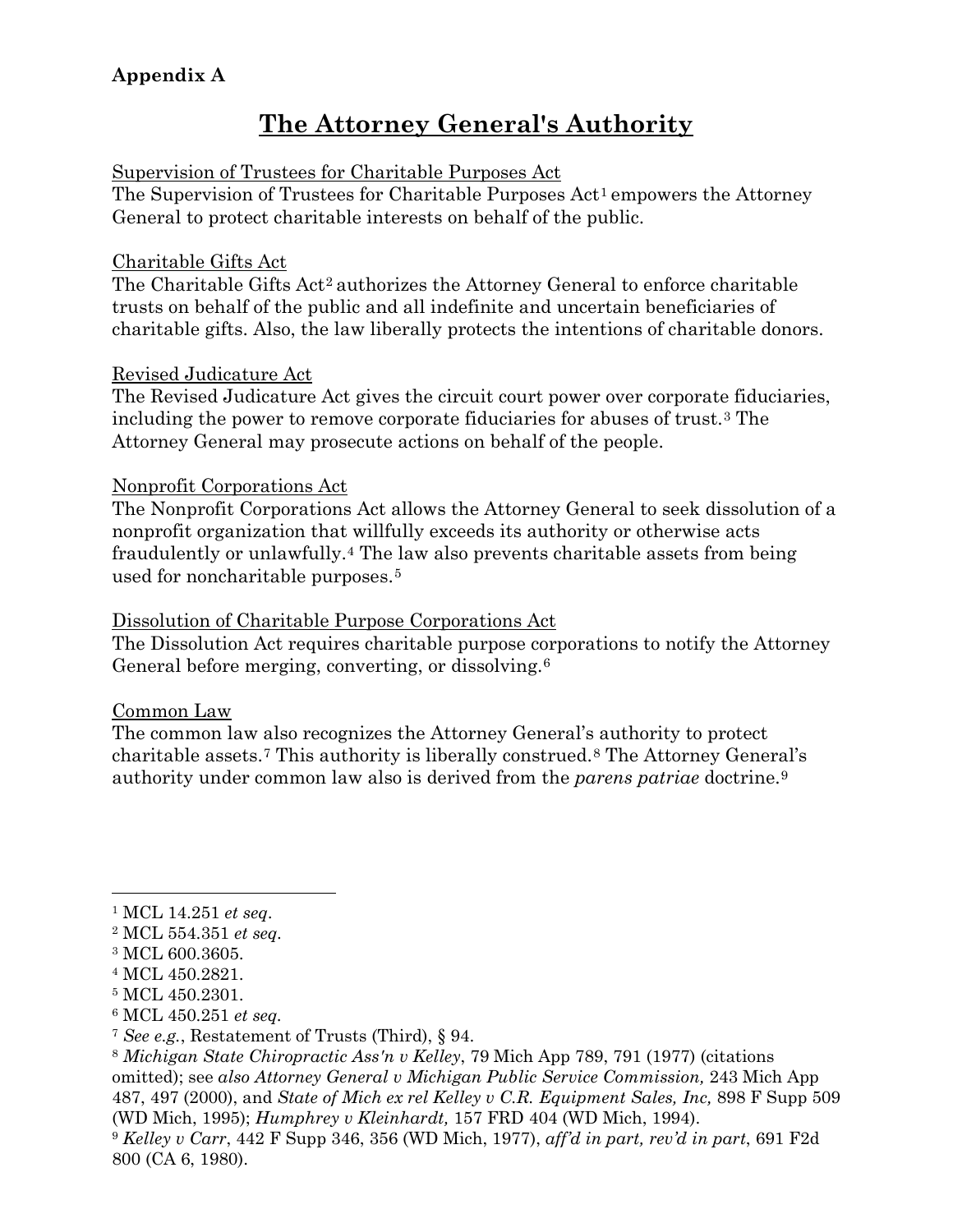### **Appendix B**

|--|

| Rebekah Smith         | President and CEO, St. Joseph Mercy Port Huron                                                                                |
|-----------------------|-------------------------------------------------------------------------------------------------------------------------------|
| Christopher Fulks     | CFO, St. Joseph Mercy Port Huron                                                                                              |
| Kanu Dalal, MD        | Physician, St. Joseph Mercy Port Huron                                                                                        |
| John Jarad, MD        | Physician, St. Joseph Mercy Port Huron                                                                                        |
| David Kraus, DO       | Physician, St. Joseph Mercy Port Huron                                                                                        |
| Garry Faja            | Former Regional President and CEO, St. Joseph<br>Mercy Health System; ex-officio member of the<br><b>SJMHS Regional Board</b> |
| Jeffery Smith         | SJMHS Regional Board Member, Chair of SJMPH<br><b>Board of Trustees</b>                                                       |
| Jim Woods             | SJMHS Regional Board Chair                                                                                                    |
| Michael Glenn         | <b>SJMPH Board of Trustees Vice-Chair</b>                                                                                     |
| Charles Kelly         | Representing Community Foundation of St. Clair<br>County                                                                      |
| Doug Touma            | Board Member, Community Foundation of St. Clair<br>County                                                                     |
| Dr. Edmond Fitzgerald | Physician, People's Clinic                                                                                                    |
| Timothy M. Ward       | President and CEO, Eastern Michigan Bank, past<br>chair of local hospital board                                               |
| Mike Cansfield        | Vice-Chair, Community Foundation of St. Clair<br>County                                                                       |
| Randy Maiers          | President and CEO, Community Foundation of St.<br>Clair County, board member                                                  |
| Jason Hinz            | Mergers and Acquisitions, Trinity Health-Michigan                                                                             |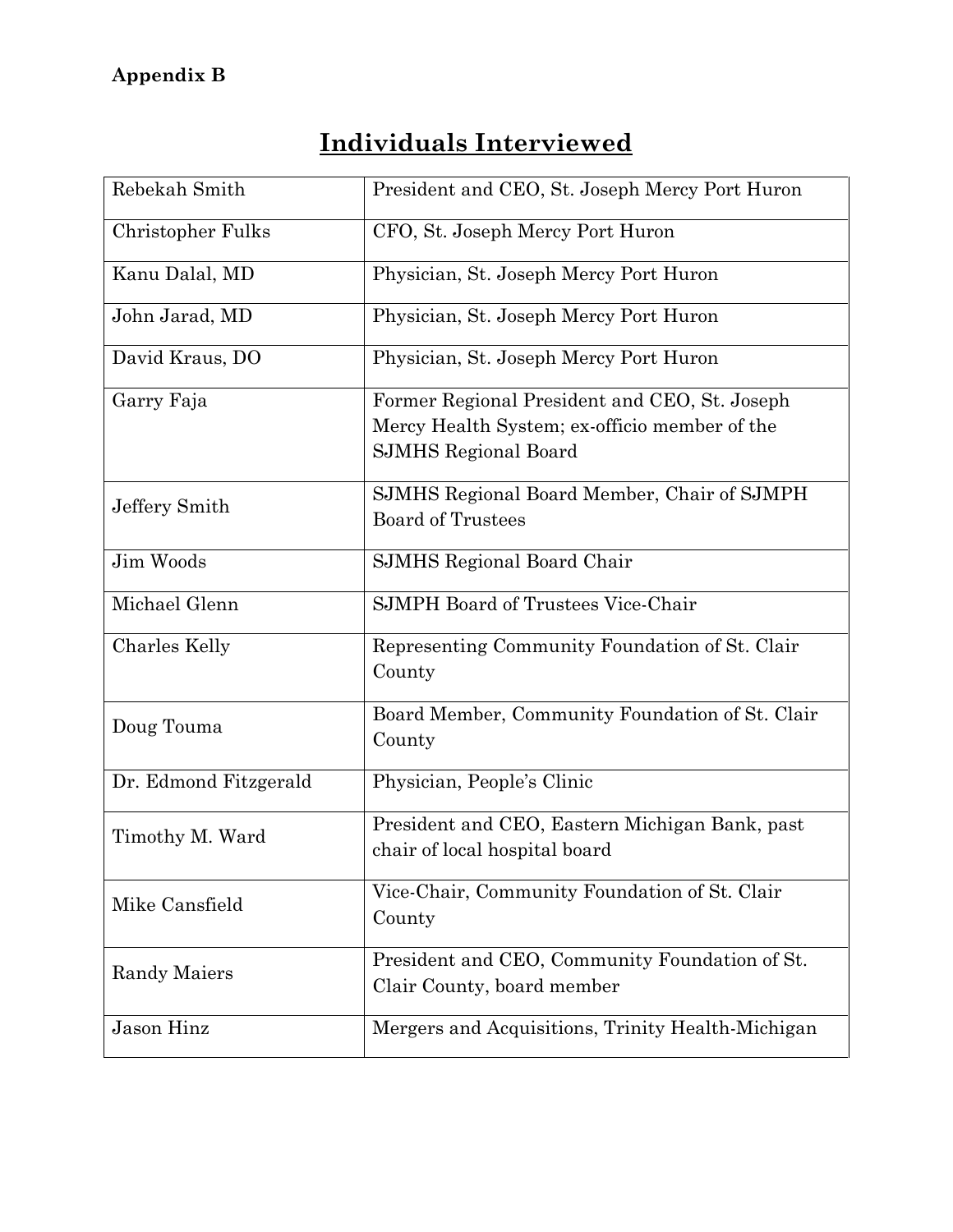### **Appendix C**

### **Documents Reviewed**

### **Transaction Documents**

Asset Purchase Agreement by and between Trinity Health – Michigan and Prime Healthcare Services – Port Huron, LLC, November 19, 2014

First Amended Purchase Agreement, effective July 28, 2015

Second Amended Purchase Agreement, effective July 28, 2015

Third Amended Purchase Agreement, effective August 20, 2015

### **St. Joseph Mercy Port Huron - Structure, History, and Policies**

Bylaws of Trinity Health – Michigan, a Michigan Nonprofit Corporation

Unincorporated Hospital or Health System Bylaws, St. Joseph Mercy Port Huron, Port Huron, MI – Bylaws Amended May 11, 2010

St. Joseph Mercy Port Huron Governance Chart

St. Joseph Mercy Port Huron Organization Chart

Trinity Health – Michigan, Pre- and Post-Closing Organization Chart

Catholic Health East / Trinity Health; Board, Senior Executives and Interested Persons, Conflict of Interest Policy, Effective October 1, 2014

St. Joseph Mercy Port Huron, Human Resource Manual, Conflict of Interest Policy

### **St. Joseph Mercy Port Huron – Sale Process**

Transaction Narrative submitted by Saint Joseph Mercy Health System, Trinity Health – Michigan and Trinity Health Corporation, March 13, 2015

St. Joseph Mercy Port Huron, Board of Trustees Minutes, January – November, 2014

St. Joseph Mercy Port Huron, Board Finance Committee, Minutes, February – October, 2014

St. Joseph Mercy Port Huron, Medical Staff Executive Committee, Minutes, January – December, 2014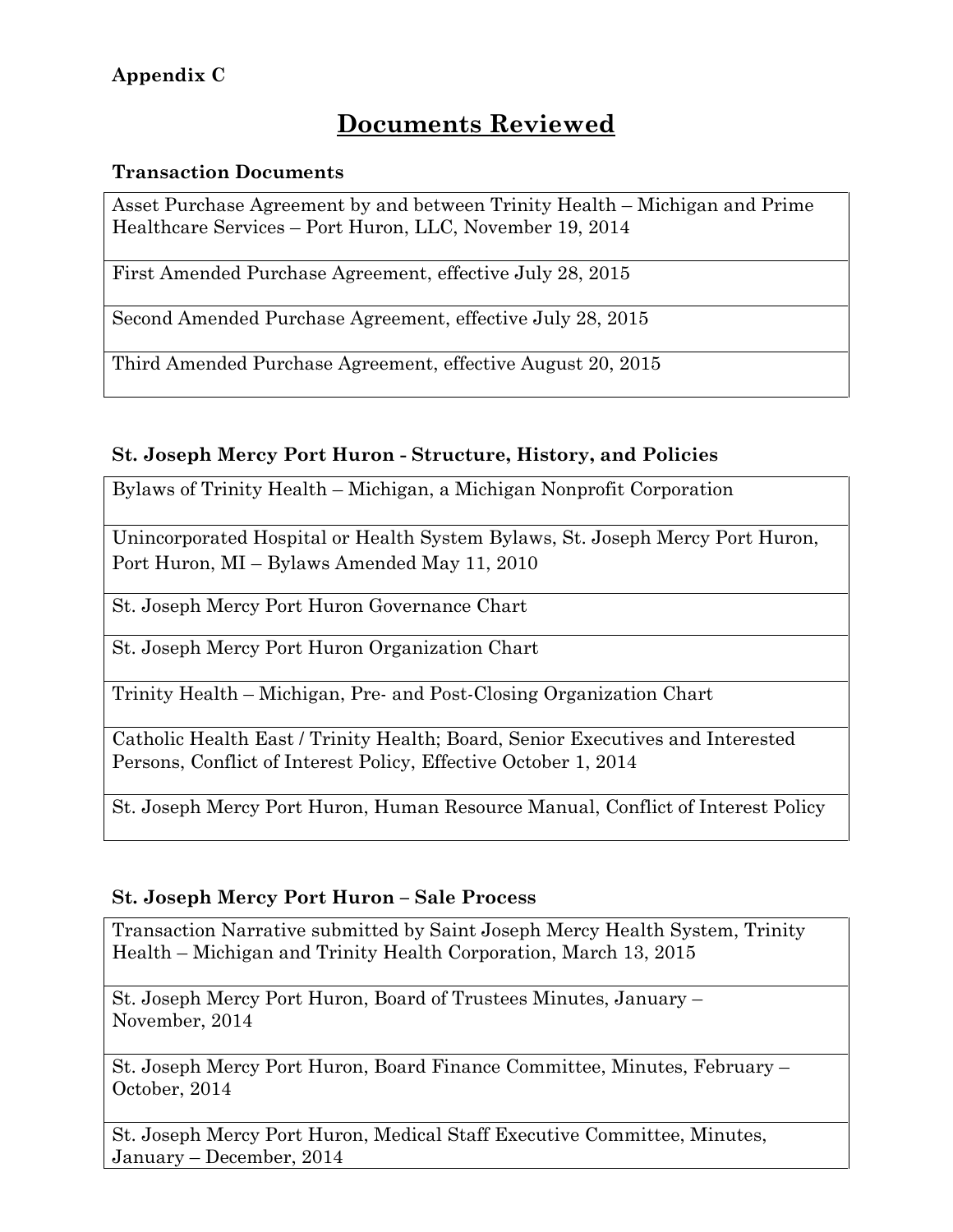St. Joseph Mercy Port Huron, Strategic Planning Committee, Minutes, April – October, 2014

St. Joseph Mercy Port Huron, Board Medical Staff Committee, Minutes, September – November, 2014

CHE Trinity Health, Executive and Governance Committee, Minutes, November 6, 2014

CHE Trinity Health, Mission, Ministry and Advocacy Committee, Minutes, September – November, 2014

Saint Joseph Mercy Health System, Regional Board, Minutes, November 18, 2014

Recommendation for CHE Trinity Health, Executive and Governance Committee, November 6, 2014

Materials for St. Joseph Mercy Board Executive and Governance Committee, November 11, 2014

Timeline of St. Joseph Mercy – Port Huron Hospital Discussions

Citi / Not-for-Profit Health Care Investment Banking - Executive Briefing Materials, St. Joseph Mercy Port Huron Valuation, CHE Trinity Health, April 17, 2014

Citigroup Global Markets Inc. / Not-for-Profit Health Care Investment Banking – Executive Briefing Materials, St. Joseph Mercy Port Huron Valuation, March 4, 2015

### **St. Joseph Mercy Port Huron – Financial Information**

Trinity Health, Consolidated Financial Statements for the Years Ended June 30, 2009 through June 30, 2014.

St. Joseph Mercy Port Huron, Balance Sheets and Income Statements for fiscal years ended June 30, 2011 through June 30, 2014

St. Joseph Mercy Port Huron, financial projections for fiscal years June 30, 2015 through June 30, 2018

St. Joseph Mercy Port Huron, Financial Report of Philanthropic Funds, November, 2014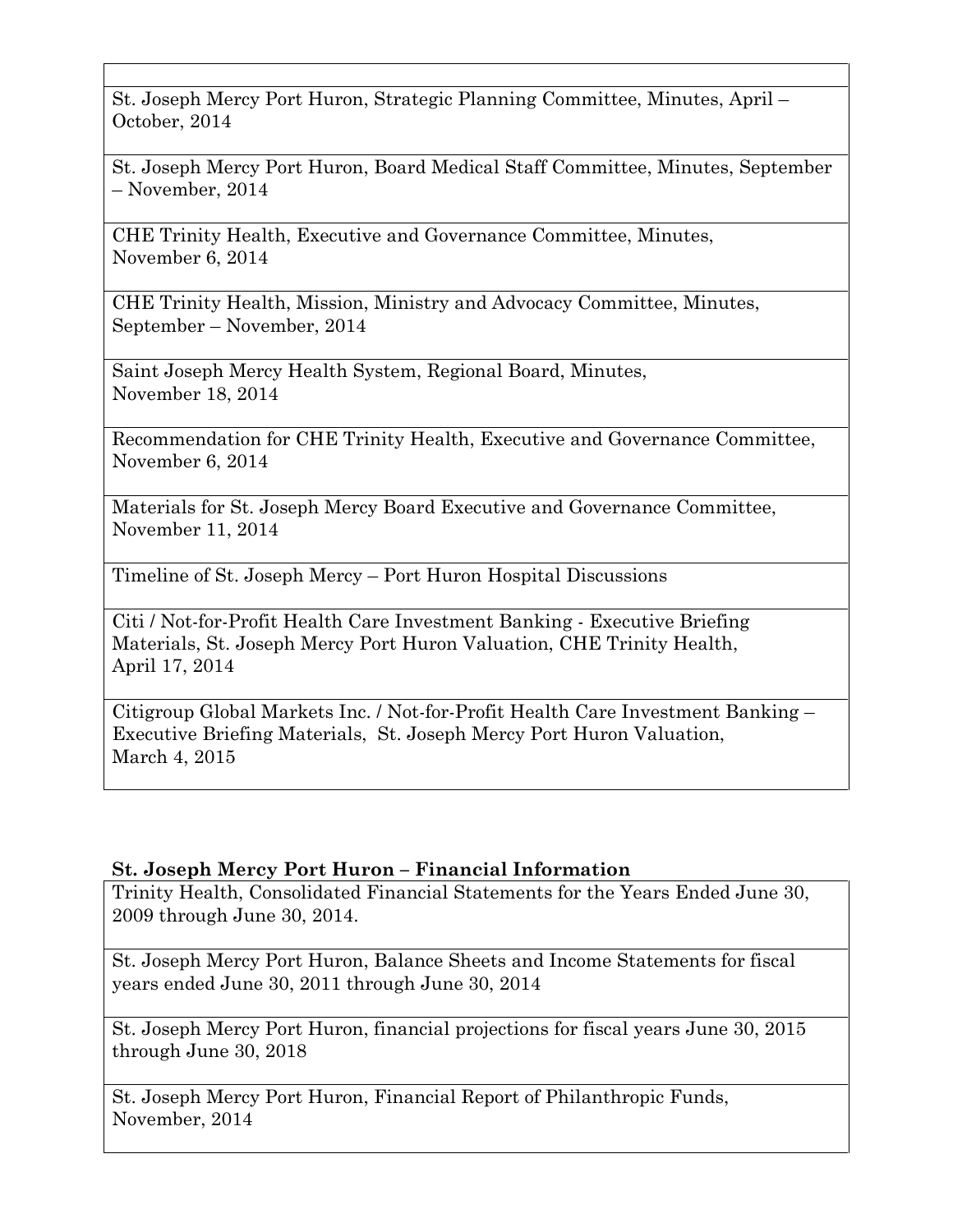St. Joseph Mercy Port Huron, List of Restricted Funds, 2014

Port Huron, Sale Proceeds Use, As of February 16, 2015

Port Huron, Accounts Receivable as of December 31, 2014

Port Huron, Depreciation Schedules as of December 31, 2014

Port Huron, Average Age of Plant

Trinity Health –Debt Amortization Schedule

### **Other Documents**

Plante & Moran, Fairness Opinion and Valuation Report, dated July 28, 2015, regarding Prime Healthcare Services, Inc.'s Acquisition of Certain Assets of St. Joseph Mercy Port Huron

Plante & Moran, Fairness Opinion Letter, dated July 28, 2015

2014 Conflicts of Interest Survey, Board Members, St. Joseph Mercy Port Huron

2014 Conflicts of Interest Survey, Board Members, St. Joseph Mercy Health System Regional Board

Prime Healthcare Services, Inc. and Subsidiaries, Report of Independent Auditors and Consolidated Financial Statements, December 31, 2013 and 2012

Standard and Poor's Ratings Services, Ratings Direct – Research Update: Prime Healthcare Services Inc. Assigned 'B' Corporate Credit Rating, Positive Outlook; Term Loan Rated 'B' (Recovery: 4)